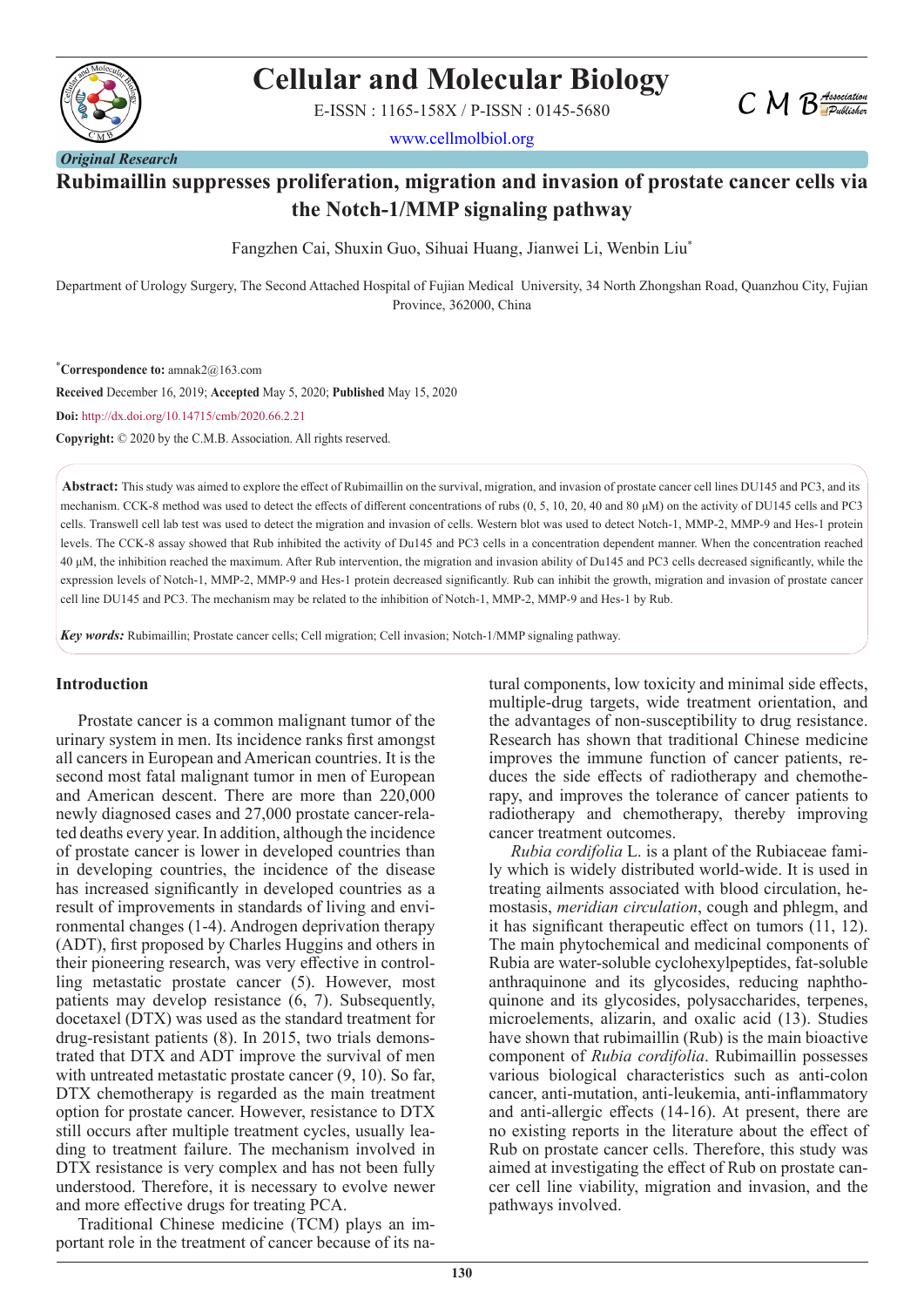# **Materials and Methods**

# **Experimental reagents**

Rubimaillin (purity > 98%, Shanghai TITAN Technology Co. Ltd.), heavy trypsin, MTT, Ripa lysate, sample buffer, BCA protein concentration test kit and all secondary antibodies were purchased from Biyuntian Biotechnology Co. Ltd. Phosphate buffer was purchased from Chongqing Haiyun Biotechnology Co. Ltd.; dimethyl sulfoxide was supplied by Chongqing Haiyun Biotechnology Co. Ltd., while sodium dodecyl sulfate (SDS), concentrated hydrochloric acid, Tween 20, sodium chloride, Tris buffer, acrylamide and ammonium persulfate were purchased from Biotechnology (Shanghai) Co. Ltd.. Luminous solution was bought from Beijing Yingen Biotechnology Co. Ltd.; skimmed milk powder was purchased from Inner Mongolia Yili Industrial Group Co. Ltd., while Notch-1, MMP-2, MMP-9, HES-1 and GAPDH antibodies were products of American cell Signaling Technology.

# **Cell culture**

Prostate cancer cell lines DU145 and PC3 were purchased from Shanghai Bangjing Industry Co. Ltd., RPMI1640 culture medium and fetal bovine serum were obtained from Hyclone Company (USA). The DU145 and PC3 cells were inoculated in 25-ml glass flasks and cultured in RPMI1640 medium containing 10% fetal bovine serum and 1% penicillin/streptomycin mixture at 37 $\degree$ C, 5% CO<sub>2</sub> and saturated humidity. When the cells grow to 80% confluence, they are passed on 1:3, and the cells in the logarithmic growth period were used for the subsequent experiments.

# **CCK-8 assay for cell proliferation**

The DU145 and PC3 cells were subjected to trypsin digestion. After counting the cells, the cell concentration was adjusted to  $5 \times 10^4$  -  $8 \times 10^4$  cells/ml with complete cell culture medium containing  $10\%$  serum and  $1\%$  penicillin/streptomycin mixtures. Then, the cells were inoculated into 96-well plates at a volume of 100uL single cell suspension per well, followed by culturing in incubators at 37°C, 5%  $CO_2$  and saturated humidity. When the cells were attached to the wall on the next day, they were treated with varying Rub concentrations i.e. 5, 10, 20, 40 and 80 μM, each in a final volume of 100uL. Each concentration was set up in triplicate wells. Then, 10 μL CCK-8 was added to each well after 12, 24 and 48 hours in an incubator at  $37^{\circ}$ C,  $5\%$  CO<sub>2</sub> and saturated humidity, followed by culturing for 4h. Thereafter, the culture medium was discarded. The absorbance (OD) of each well was measured at 450 nm (17).

# **Transwell cell migration experiment**

Cells at logarithmic growth period were subjected to digestion with 0.25% trypsin, and the supernatant was discarded after centrifugation. The cell density was adjusted to  $2 \times 10^8$  cells/L, and 200 µL cell suspension was added to the upper chamber, while 500 μL RPMI-1640 medium containing 10% fetal bovine serum was added to the lower chamber. The cells in Transwell chambers were incubated at 37 $\degree$ C and 5% CO<sub>2</sub> for 24 hours. Then, the cells in upper chamber were wiped off with cotton swab, and the cells were fixed in 4% POM for 15 min,

washed 3 times with PBS, and stained with 0.1% crystal violet for 3 min. This was followed by rinsing with distilled water, drying, observation and photographing under the microscope, and cell counting.

# **Transwell chamber invasion experiment**

Before the experiment, 50 mg/L Matrigel was diluted with diluent (1:8), and then coated on the upper chamber surface of Transwell chamber bottom membrane, followed by drying at  $4^{\circ}$ C. The last step followed the same procedure as indicated in "Transwell cell migration experiment".

# **Western blotting for protein expressions**

After incubation of cells with different concentrations of Rub for 48 hours, the cells were lysed with RIPA cell lysate, and the total protein was extracted and quantified using BCA protein assay test kit. Equal amounts of protein were subjected to 10% SDS-polyacrylamide gel electrophoresis, and the protein bands were transferred to nitrocellulose membrane. Non-specific binding was blocked with 5% skimmed milk at room temperature for 1 hour, followed by incubation with anti-bodies for Notch-1, MMP-2 and MMP-9 (1:1000 dilution); as well as HES-1 and GAPDH (1:500 dilution) at room temperature for 1 hour. Then, the membrane was washed and incubated with horse radish- conjugated secondary antibody (1:1000 dilution) at room temperature for 1 hour. The blots were subjected to enhanced chemiluminescence for color development, and scanned with image scanner. The gray value of film and image strip was determined using ImageJ software.

# **Statistical analysis**

Measurement data are expressed as mean ± standard deviation (SD). Single factor analysis of variance was used for comparison between groups, while the Dixon's *q*-test was used for the comparison between multiple means. All statistical analyses were done with Graph-Pad prism 7.0 statistical software. Values of  $p < 0.05$ were statistically significant.

# **Results**

#### **Effect of different concentrations of Rub on the viabilities of DU145 cells and PC3 cells**

Compared with the control group, the viabilities of DU145 and PC3 cells were dose-dependently decreased by Rub. However, as shown in Figure 1, when Rub concentration was 40  $\mu$ M, there was no significant difference in cell viability, when compared with the viability at Rub concentration of 80 μM after 48 hours of cell culture. Therefore, in subsequent experiments, the cells

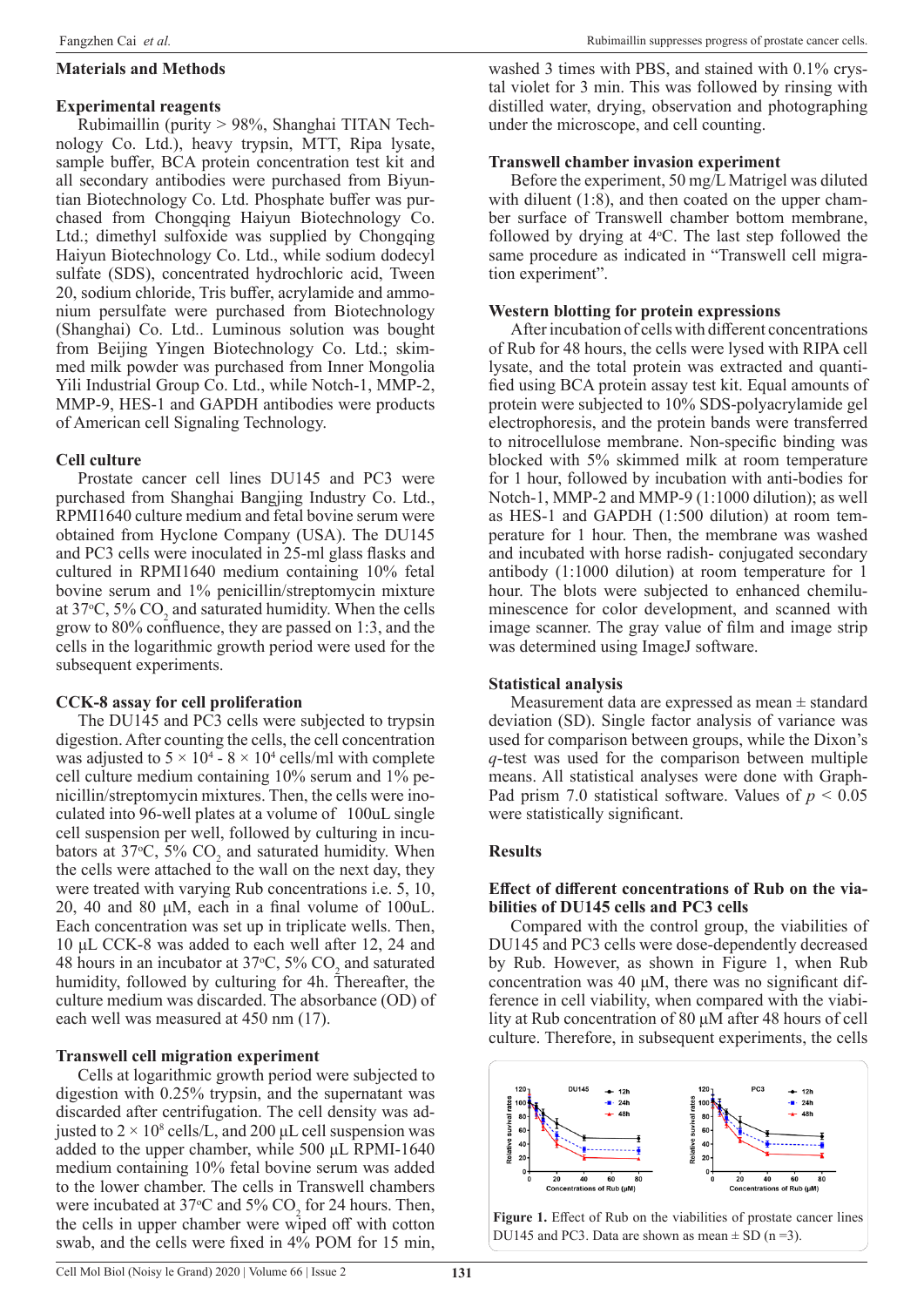



were cultured for 48 hours with 40 μM Rub.

#### **Effects of Rub on migration of DU145 and PC3 cells**

The results of Transwell migration experiment showed that 48 hours after treatment with 5  $\mu$ M or 40 μM Rub, the migration abilities of DU145 and PC3 cells were significantly and dose-dependently smaller than that of the blank control group, as shown in Figure 2.

#### **Effect of Rub on the invasiveness of DU145 and PC3 cells**

The results of Transwell invasion experiment showed that 48 hours after treatment with 5 μM or 40 μM Rub, the invasion abilities of D145 and PC3 cell lines were significantly and concentration-dependently smaller than those of the control group. These results are shown in Figure 3.

#### **Effect of Rub on the expression levels of Notch-1/ MMP pathway**

Results from Western blot showed that the protein expression levels of Notch-1, MMP-2, MMP-9 and HES-1 in DU145 cells and PC3 cells were significantly and concentration-dependently lower than those in the blank control group after 48 hours of treatment with Rub at doses of 5 μM and 40 μM, as shown in Figure 4.

#### **Discussion**

Bioactive monomers in natural products have been widely studied in the research for antitumor drugs (18, 19). Some studies have shown that Rub exerts targeted effect in tumor therapy, as well as antitumor effect *in vitro* (16).

In this study, it was found that the viability of prostate cancer DU145 cells was inhibited concentrationdependently by Rub. When the concentration of Rub



MMP-2, MMP-9 and Hes-1 in Du145 cells and PC3 cells. Results are shown as mean  $\pm$  SD (n = 3. \**P* < 0.05, \*\*\* *P* < 0.01, \*\*\* *P* <0.0001 compared with Control group.

was 40 μM, the cell survival was only  $18.81 \pm 2.16\%$ , suggesting that Rub has a significant inhibitory effect on prostate cancer cells.

The Notch receptor is a highly conserved transmembrane protein which is closely related to cell proliferation, differentiation and apoptosis. Dysplasia refers to the generation of interstitial collagen in cancer (20). Matrix metalloproteinase (MMP) is a zinc-dependent proteolytic enzyme which is closely related to tumor metastasis, vascular remodeling and heteromorphic hyperplasia (21, 22). Collagen micronodule deposition has been reported in biopsy and prostatectomy samples from PCA (23). In addition, a strong deplastic activity was observed in intermediate and advanced PCA, as well as increased expressions of vimentin, IGF-1, MMP-2, FGF-2, c-Myc, PSCA and Era (24). It has been reported that stroma can differentiate between benign and malignant prostate tissues (25). These findings highlight the importance of extracellular collagen as a microenvironment component that enhances metastasis. In other words, changes in extracellular matrix (ECM) due to tissue fibrosis promote tumor progression (26). The results obtained in this study suggest that MMP-2 and MMP-9 are important members of the MMPs family (27-29).

It has been reported that MMP-2 promotes tumor cell invasion by hydrolyzing the extracellular matrix (30). Studies have demonstrated that the expression of MMP-9 is increased in cervical cancer, renal cell carcinoma and esophageal squamous cell carcinoma, thereby enhancing the invasion and metastasis of tumor cells through degradation of ECM (31). Local metastasis of tumor is one of the important causes of high mortality in cancer. Loss of integrity of basement membrane and ECM is closely related to tumor metastasis (32, 33). As the downstream target gene of Notch-1 pathway, Hes-1plays an important role in the Notch-1 pathway. In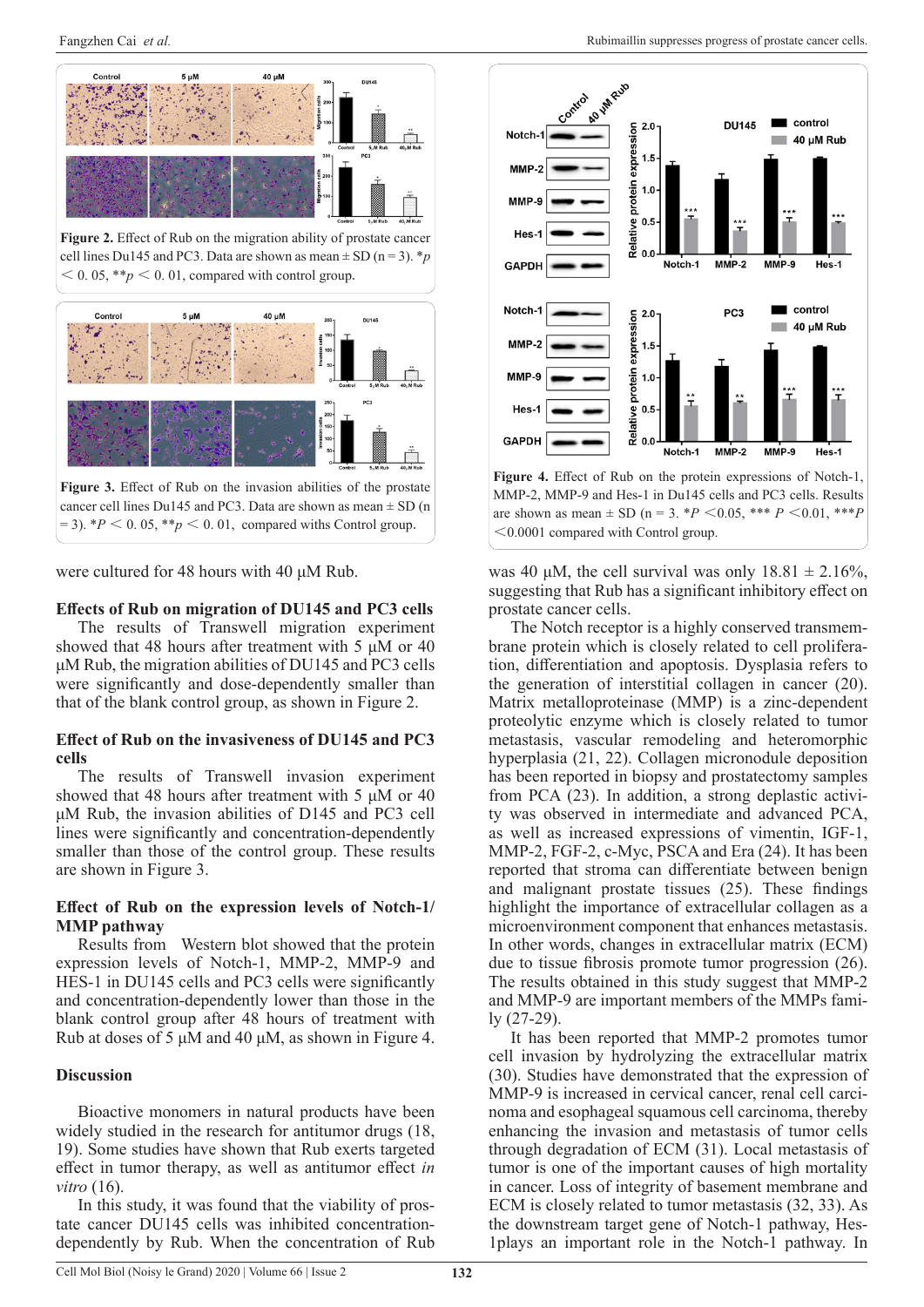this study, it was found that the migration and invasion ability of DU145 cells decreased after treatment with Rub, which may be related to the down-regulation of Notch-1, MMP-2, MMP-9 and HES-1 protein expression levels. Thus, it can be reasonably speculated that Rub may play a regulatory role in the growth, migration and invasion of prostate cancer cells through inhibition of the Notch-1 pathway.

In conclusion, this study has demonstrated that Rub inhibits the viability, migration and invasion of prostate cancer cells. Thus, Rub has potential for use as adjuvant therapy for prostate cancer patients. This study provides experimental basis for the application of Rub in prostate cancer management, and also provides new ideas for follow-up drug development.

#### **Acknowledgements**

None.

# **Conflict of Interest**

There are no conflicts of interest in this study.

#### **Author's contribution**

All work was done by the author s named in this article and the authors accept all liability resulting from claims which relate to this article and its contents. The study was conceived and designed by Wenbin Liu; Fangzhen Cai, Shuxin Guo, Sihuai Huang, Jianwei Li, Wenbin Liu collected and analysed the data; Fangzhen Cai wrote the text and all authors have read and approved the text prior to publication.

# **References**

1. Ferlay J, Steliarova-Foucher E, Lortet-Tieulent J, Rosso S, Coebergh JW, Comber H, et al. Cancer incidence and mortality patterns in Europe: Estimates for 40 countries in 2012. Eur J Cancer 2013; 49: 1374-1403.

2. Siegel RL, Miller KD, Jemal A. Cancer statistics, 2015. CA Cancer J Clin 2015; 65: 5-29.

3. Chen W, Zheng R, Baade PD, Zhang S, Zeng H, Bray F, et al. Cancer statistics in China, 2015. CA Cancer J Clin 2016; 66: 115- 132.

4. Siegel RL, Miller KD, Jemal A. Cancer statistics, 2019. CA Cancer J Clin 2019; 69: 7-34.

5. Huggins C. Effect of orchiectomy and irradiation on cancer of the prostate. Ann Surg 1942; 115: 1192-1200.

6. Segal RJ, Reid RD, Courneya KS, Malone SC, Parliament MB, Scott CG, et al. Resistance Exercise in Men Receiving Androgen Deprivation Therapy for Prostate Cancer. J Clin Oncol 2003; 21: 1653-1659.

7. Harris WP, Mostaghel EA, Nelson PS, Montgomery B. Androgen deprivation therapy: progress in understanding mechanisms of resistance and optimizing androgen depletion. Nat Clin Pract Urol 2009; 6: 76-85.

8. Pienta KJ, Smith DC. Advances in prostate cancer chemotherapy: a new era begins. CA Cancer J Clin 2005; 55: 300-318.

9. Sweeney C, Chen Y, Carducci MA, Liu G, Jarrard DF, Eisenberger M, et al. Chemohormonal Therapy in Metastatic Hormone-Sensitive Prostate Cancer. N Engl J Med 2015; 373: 737-746.

10. James ND, Sydes MR, Clarke NW, Mason MD, Dearnaley DP, Spears MR, et al. Addition of docetaxel, zoledronic acid, or both to first-line long-term hormone therapy in prostate cancer (STAM-PEDE): survival results from an adaptive, multiarm, multistage, platform randomised controlled trial. Lancet 2016; 387: 1163-1177. 11. Itokawa H, Mihara K, Takeya K. Studies on a novel anthraquinone and its glycosides isolated from Rubia cordifolia and R. akane. Chem Pharm Bull 1983; 31: 2353-2358.

12. Kuo SC, Chen PR, Lee SW, Chen ZT. Constituents of roots of Rubia lanceolata Hayata. J Chin Chem Soc 1995; 42: 869-871.

13. Jäger I, Hafner C, Welsch C, Schneider K, Iznaguen H, Westendorf J. The mutagenic potential of madder root in dyeing processes in the textile industry. Mutat Res 2006; 605: 22-29.

14. Marec F, Kollárová I, Jegorov A. Mutagenicity of natural anthraquinones from Rubia tinctorum in the Drosophila wing spot test. Planta Med 2001; 67: 127-131.

15. Idhayadhulla A, Xia L, Lee YR, Kim SH, Wee YJ, Lee CS. Synthesis of novel and diverse mollugin analogues and their antibacterial and antioxidant activities. Bioorg Chem 2014; 52: 77-82.

16. Siwei Z, Zhen W, Zhi Z, Xuguang H, Yousheng L. Rubimaillin decreases the viability of human ovarian cancer cells via mitochondria-dependent apoptosis. Cell Mol Biol 2019; 65: 72-76.

17. van Meerloo J, Kaspers GJ, Cloos J. Cell sensitivity assays: the MTT assay. Methods Mol Biol 2011; 88: 237-245.

18. Wu CP, Ohnuma S, Ambudkar S. Discovering natural product modulators to overcome multidrug resistance in cancer chemotherapy. Curr Pharm Biotechnol 2011; 12: 609-620.

19. Mann J. Natural products in cancer chemotherapy: past, present and future. Nat Rev Cancer 2002; 2: 143.

20. Walker RA. The complexities of breast cancer desmoplasia. Breast Cancer Res 2001; 3: 143.

21. Malemud CJ. Matrix metalloproteinases (MMPs) in health and disease: an overview. Front Biosci 2006; 11: 1696-1701.

22. Roomi M, Monterrey J, Kalinovsky T, Rath M, Niedzwiecki A. Patterns of MMP-2 and MMP-9 expression in human cancer cell lines. Oncol Rep 2009; 21: 1323-1333.

23. Bostwick DG, Wollan P, Adlakha K. Collagenous micronodules in prostate cancer. A specific but infrequent diagnostic finding. Arch Pathol Lab Med 1995; 119: 444-447.

24. Júnior S, Matheus WE, Garcia PV, Stopiglia RM, Billis A, Ferreira U, et al. Characterization of reactive stroma in prostate cancer: involvement of growth factors, metalloproteinase matrix, sexual hormones receptors and prostatic stem cells. Int Braz J Urol 2015; 41: 849-858.

25. Tomas D, Krušlin B. The potential value of (Myo) fibroblastic stromal reaction in the diagnosis of prostatic adenocarcinoma. Prostate 2004; 61: 324-331.

26. Cox TR, Erler JT. Remodeling and homeostasis of the extracellular matrix: implications for fibrotic diseases and cancer. Dis Model Mech 2011; 4: 165-178.

27. Oh J, Takahashi R, Kondo S, Mizoguchi A, Adachi E, Sasahara RM, et al. The membrane-anchored MMP inhibitor RECK is a key regulator of extracellular matrix integrity and angiogenesis. Cell 2001; 107: 789-800.

28. Klein G, Vellenga E, Fraaije M, Kamps W, De Bont E. The possible role of matrix metalloproteinase (MMP)-2 and MMP-9 in cancer, eg acute leukemia. Crit Rev Oncol Hematol 2004; 50: 87-100.

29. Turpeenniemi-Hujanen T. Gelatinases (MMP-2 and-9) and their natural inhibitors as prognostic indicators in solid cancers. Biochimie 2005; 87: 287-297.

30. Rojiani MV, Alidina J, Esposito N, Rojiani AM. Expression of MMP-2 correlates with increased angiogenesis in CNS metastasis of lung carcinoma. Int J Clin Exp Pathol 2010; 3: 775.

31. Brown GT, Murray GI. Current mechanistic insights into the roles of matrix metalloproteinases in tumour invasion and metastasis. J Pathol 2015; 237: 273-281.

32. Mehlen P, Puisieux A. Metastasis: a question of life or death. Nat Rev Cancer 2006; 6: 449.